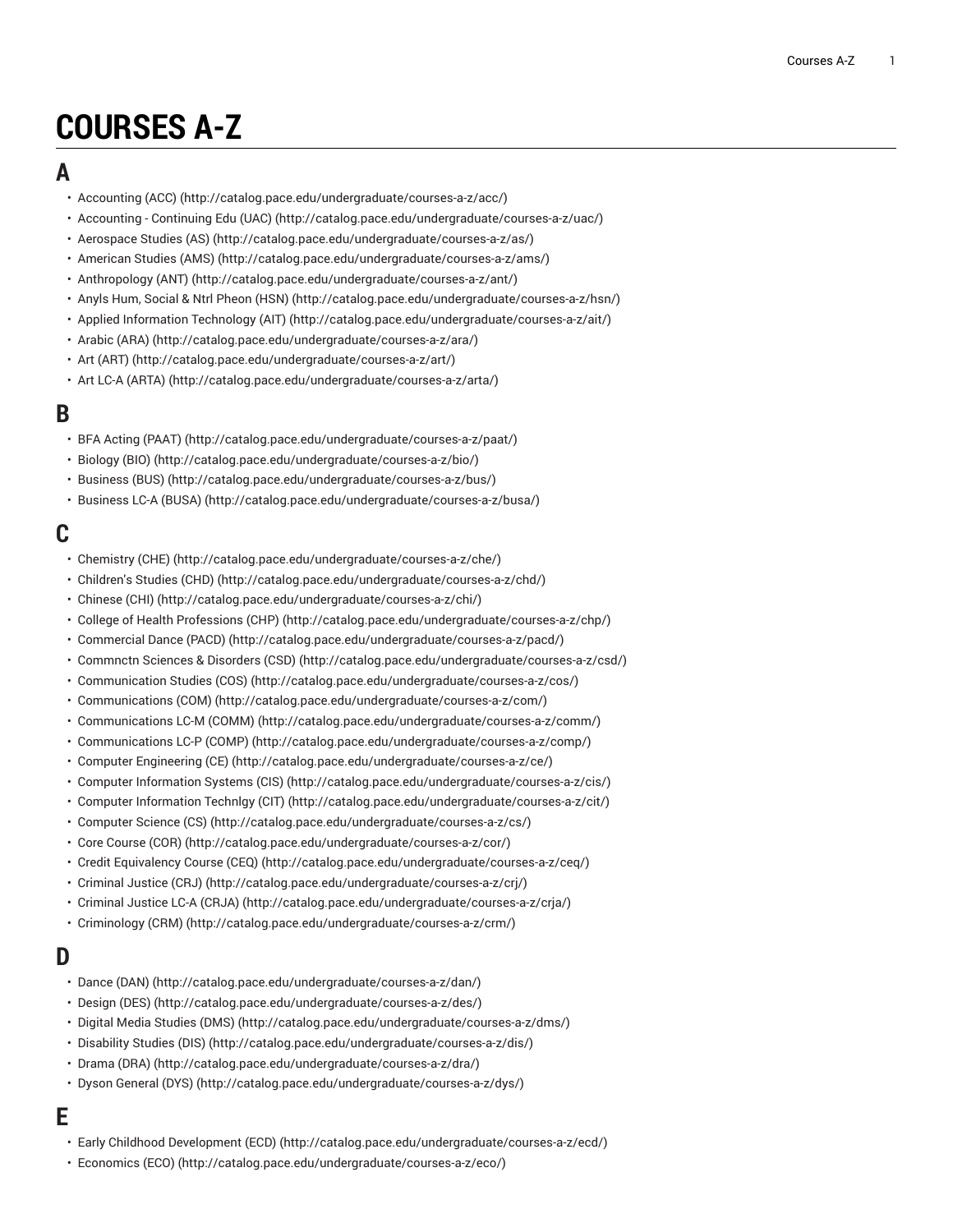- [Economics](http://catalog.pace.edu/undergraduate/courses-a-z/ecoa/) LC-A (ECOA) ([http://catalog.pace.edu/undergraduate/courses-a-z/ecoa/\)](http://catalog.pace.edu/undergraduate/courses-a-z/ecoa/)
- [Economics](http://catalog.pace.edu/undergraduate/courses-a-z/ecom/) LC-M (ECOM) (<http://catalog.pace.edu/undergraduate/courses-a-z/ecom/>)
- [Educational](http://catalog.pace.edu/undergraduate/courses-a-z/edu/) Studies (EDU) [\(http://catalog.pace.edu/undergraduate/courses-a-z/edu/\)](http://catalog.pace.edu/undergraduate/courses-a-z/edu/)
- [English \(ENG\) \(http://catalog.pace.edu/undergraduate/courses-a-z/eng/](http://catalog.pace.edu/undergraduate/courses-a-z/eng/))
- [English](http://catalog.pace.edu/undergraduate/courses-a-z/enga/) LC-A (ENGA) [\(http://catalog.pace.edu/undergraduate/courses-a-z/enga/](http://catalog.pace.edu/undergraduate/courses-a-z/enga/))
- [English](http://catalog.pace.edu/undergraduate/courses-a-z/engb/) LC-B (ENGB) (<http://catalog.pace.edu/undergraduate/courses-a-z/engb/>)
- [English](http://catalog.pace.edu/undergraduate/courses-a-z/engc/) LC-C (ENGC) ([http://catalog.pace.edu/undergraduate/courses-a-z/engc/\)](http://catalog.pace.edu/undergraduate/courses-a-z/engc/)
- English LC-D [\(ENGD\) \(http://catalog.pace.edu/undergraduate/courses-a-z/engd/\)](http://catalog.pace.edu/undergraduate/courses-a-z/engd/)
- [English](http://catalog.pace.edu/undergraduate/courses-a-z/enge/) LC-E (ENGE) [\(http://catalog.pace.edu/undergraduate/courses-a-z/enge/](http://catalog.pace.edu/undergraduate/courses-a-z/enge/))
- [English](http://catalog.pace.edu/undergraduate/courses-a-z/engf/) LC-F (ENGF) [\(http://catalog.pace.edu/undergraduate/courses-a-z/engf/\)](http://catalog.pace.edu/undergraduate/courses-a-z/engf/)
- English LC-M [\(ENGM\)](http://catalog.pace.edu/undergraduate/courses-a-z/engm/) ([http://catalog.pace.edu/undergraduate/courses-a-z/engm/\)](http://catalog.pace.edu/undergraduate/courses-a-z/engm/)
- [English](http://catalog.pace.edu/undergraduate/courses-a-z/engn/) LC-N (ENGN) [\(http://catalog.pace.edu/undergraduate/courses-a-z/engn/](http://catalog.pace.edu/undergraduate/courses-a-z/engn/))
- English LC-O [\(ENGO\)](http://catalog.pace.edu/undergraduate/courses-a-z/engo/) ([http://catalog.pace.edu/undergraduate/courses-a-z/engo/\)](http://catalog.pace.edu/undergraduate/courses-a-z/engo/)
- [English](http://catalog.pace.edu/undergraduate/courses-a-z/engp/) LC-P (ENGP) (<http://catalog.pace.edu/undergraduate/courses-a-z/engp/>)
- English LC-Q [\(ENGQ\)](http://catalog.pace.edu/undergraduate/courses-a-z/engq/) ([http://catalog.pace.edu/undergraduate/courses-a-z/engq/\)](http://catalog.pace.edu/undergraduate/courses-a-z/engq/)
- English LC-R [\(ENGR\) \(http://catalog.pace.edu/undergraduate/courses-a-z/engr/\)](http://catalog.pace.edu/undergraduate/courses-a-z/engr/)
- [Environmental](http://catalog.pace.edu/undergraduate/courses-a-z/ens/) Science (ENS) (<http://catalog.pace.edu/undergraduate/courses-a-z/ens/>)
- [Environmental](http://catalog.pace.edu/undergraduate/courses-a-z/envm/) Stds LC-M (ENVM) [\(http://catalog.pace.edu/undergraduate/courses-a-z/envm/](http://catalog.pace.edu/undergraduate/courses-a-z/envm/))
- [Environmental](http://catalog.pace.edu/undergraduate/courses-a-z/envn/) Stds LC-N (ENVN) (<http://catalog.pace.edu/undergraduate/courses-a-z/envn/>)
- [Environmental](http://catalog.pace.edu/undergraduate/courses-a-z/env/) Studies (ENV) ([http://catalog.pace.edu/undergraduate/courses-a-z/env/\)](http://catalog.pace.edu/undergraduate/courses-a-z/env/)
- Equine [Science](http://catalog.pace.edu/undergraduate/courses-a-z/eqs/) (EQS) (<http://catalog.pace.edu/undergraduate/courses-a-z/eqs/>)

#### **F**

- Film And Screen [Studies](http://catalog.pace.edu/undergraduate/courses-a-z/fss/) (FSS) (<http://catalog.pace.edu/undergraduate/courses-a-z/fss/>)
- [Finance \(FIN\) \(http://catalog.pace.edu/undergraduate/courses-a-z/fin/\)](http://catalog.pace.edu/undergraduate/courses-a-z/fin/)
- Finance [Continuing](http://catalog.pace.edu/undergraduate/courses-a-z/ufn/) Edu (UFN) [\(http://catalog.pace.edu/undergraduate/courses-a-z/ufn/\)](http://catalog.pace.edu/undergraduate/courses-a-z/ufn/)
- [Forensic](http://catalog.pace.edu/undergraduate/courses-a-z/for/) Science (FOR) (<http://catalog.pace.edu/undergraduate/courses-a-z/for/>)
- [Foundation](http://catalog.pace.edu/undergraduate/courses-a-z/fdn/) Experience (FDN) (<http://catalog.pace.edu/undergraduate/courses-a-z/fdn/>)
- [French](http://catalog.pace.edu/undergraduate/courses-a-z/fre/) (FRE) [\(http://catalog.pace.edu/undergraduate/courses-a-z/fre/](http://catalog.pace.edu/undergraduate/courses-a-z/fre/))

#### **G**

- [General/Open](http://catalog.pace.edu/undergraduate/courses-a-z/gen/) Electives (GEN) (<http://catalog.pace.edu/undergraduate/courses-a-z/gen/>)
- [Geography \(GEO\)](http://catalog.pace.edu/undergraduate/courses-a-z/geo/) (<http://catalog.pace.edu/undergraduate/courses-a-z/geo/>)
- [German \(GER\)](http://catalog.pace.edu/undergraduate/courses-a-z/ger/) ([http://catalog.pace.edu/undergraduate/courses-a-z/ger/\)](http://catalog.pace.edu/undergraduate/courses-a-z/ger/)
- [Global](http://catalog.pace.edu/undergraduate/courses-a-z/gla/) Asia (GLA) (<http://catalog.pace.edu/undergraduate/courses-a-z/gla/>)
- [Global Studies \(GLB\)](http://catalog.pace.edu/undergraduate/courses-a-z/glb/) ([http://catalog.pace.edu/undergraduate/courses-a-z/glb/\)](http://catalog.pace.edu/undergraduate/courses-a-z/glb/)
- Greek [\(GRK\) \(http://catalog.pace.edu/undergraduate/courses-a-z/grk/](http://catalog.pace.edu/undergraduate/courses-a-z/grk/))

#### **H**

- Health and [Wellness](http://catalog.pace.edu/undergraduate/courses-a-z/hw/) (HW) [\(http://catalog.pace.edu/undergraduate/courses-a-z/hw/](http://catalog.pace.edu/undergraduate/courses-a-z/hw/))
- Health [Science](http://catalog.pace.edu/undergraduate/courses-a-z/hsc/) (HSC) (<http://catalog.pace.edu/undergraduate/courses-a-z/hsc/>)
- [Hebrew](http://catalog.pace.edu/undergraduate/courses-a-z/heb/) (HEB) ([http://catalog.pace.edu/undergraduate/courses-a-z/heb/\)](http://catalog.pace.edu/undergraduate/courses-a-z/heb/)
- [History](http://catalog.pace.edu/undergraduate/courses-a-z/his/) (HIS) (<http://catalog.pace.edu/undergraduate/courses-a-z/his/>)
- [History](http://catalog.pace.edu/undergraduate/courses-a-z/hisa/) LC-A (HISA) (<http://catalog.pace.edu/undergraduate/courses-a-z/hisa/>)
- [History](http://catalog.pace.edu/undergraduate/courses-a-z/hisb/) LC-B (HISB) (<http://catalog.pace.edu/undergraduate/courses-a-z/hisb/>)
- [History](http://catalog.pace.edu/undergraduate/courses-a-z/hism/) LC-M (HISM) [\(http://catalog.pace.edu/undergraduate/courses-a-z/hism/\)](http://catalog.pace.edu/undergraduate/courses-a-z/hism/)
- [History](http://catalog.pace.edu/undergraduate/courses-a-z/hisp/) LC-P (HISP) (<http://catalog.pace.edu/undergraduate/courses-a-z/hisp/>)
- [History](http://catalog.pace.edu/undergraduate/courses-a-z/hisq/) LC-Q (HISQ) [\(http://catalog.pace.edu/undergraduate/courses-a-z/hisq/](http://catalog.pace.edu/undergraduate/courses-a-z/hisq/))
- [Honors College \(HON\)](http://catalog.pace.edu/undergraduate/courses-a-z/hon/) ([http://catalog.pace.edu/undergraduate/courses-a-z/hon/\)](http://catalog.pace.edu/undergraduate/courses-a-z/hon/)
- Human [Services](http://catalog.pace.edu/undergraduate/courses-a-z/hs/) (HS) [\(http://catalog.pace.edu/undergraduate/courses-a-z/hs/\)](http://catalog.pace.edu/undergraduate/courses-a-z/hs/)
- [Human Studies \(HMN\)](http://catalog.pace.edu/undergraduate/courses-a-z/hmn/) (<http://catalog.pace.edu/undergraduate/courses-a-z/hmn/>)
- [Humanistic](http://catalog.pace.edu/undergraduate/courses-a-z/hce/) & Creative Exprssn (HCE) (<http://catalog.pace.edu/undergraduate/courses-a-z/hce/>)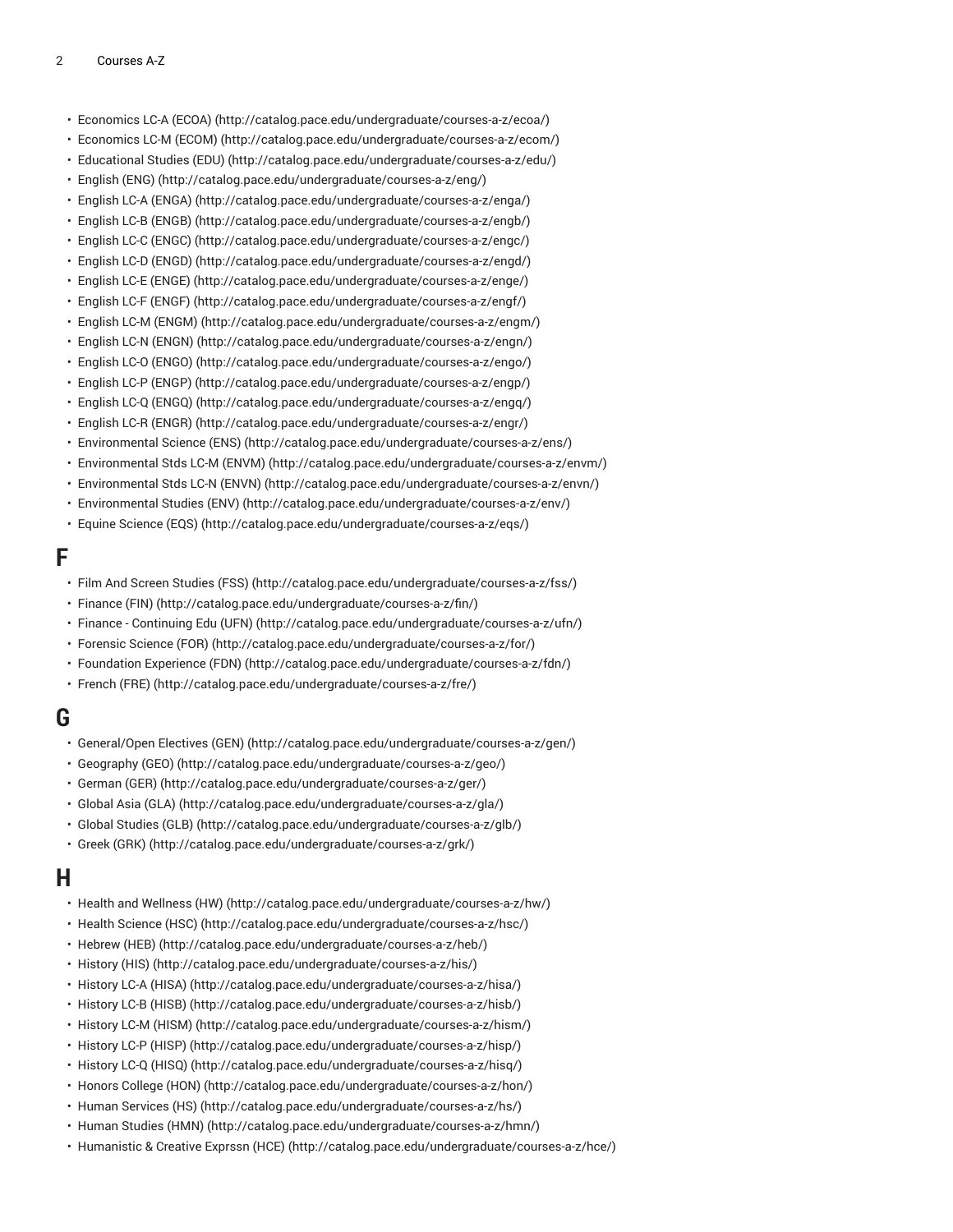# **I**

- [Information Systems \(IS\)](http://catalog.pace.edu/undergraduate/courses-a-z/is/) (<http://catalog.pace.edu/undergraduate/courses-a-z/is/>)
- Inquiry and [Exploration](http://catalog.pace.edu/undergraduate/courses-a-z/ine/) (INE) ([http://catalog.pace.edu/undergraduate/courses-a-z/ine/\)](http://catalog.pace.edu/undergraduate/courses-a-z/ine/)
- [Interdisciplinary](http://catalog.pace.edu/undergraduate/courses-a-z/int/) (INT) [\(http://catalog.pace.edu/undergraduate/courses-a-z/int/](http://catalog.pace.edu/undergraduate/courses-a-z/int/))
- Internet [Technology](http://catalog.pace.edu/undergraduate/courses-a-z/it/) (IT) [\(http://catalog.pace.edu/undergraduate/courses-a-z/it/\)](http://catalog.pace.edu/undergraduate/courses-a-z/it/)
- [Italian](http://catalog.pace.edu/undergraduate/courses-a-z/ita/) (ITA) ([http://catalog.pace.edu/undergraduate/courses-a-z/ita/\)](http://catalog.pace.edu/undergraduate/courses-a-z/ita/)

## **J**

- [Japanese \(JPN\)](http://catalog.pace.edu/undergraduate/courses-a-z/jpn/) [\(http://catalog.pace.edu/undergraduate/courses-a-z/jpn/\)](http://catalog.pace.edu/undergraduate/courses-a-z/jpn/)
- [Journalism \(JRN\)](http://catalog.pace.edu/undergraduate/courses-a-z/jrn/) ([http://catalog.pace.edu/undergraduate/courses-a-z/jrn/\)](http://catalog.pace.edu/undergraduate/courses-a-z/jrn/)

## **L**

- [Language,](http://catalog.pace.edu/undergraduate/courses-a-z/lwt/) Culture, World Trade (LWT) [\(http://catalog.pace.edu/undergraduate/courses-a-z/lwt/\)](http://catalog.pace.edu/undergraduate/courses-a-z/lwt/)
- Latin [\(LAT\) \(http://catalog.pace.edu/undergraduate/courses-a-z/lat/\)](http://catalog.pace.edu/undergraduate/courses-a-z/lat/)
- Latin [American](http://catalog.pace.edu/undergraduate/courses-a-z/las/) Studies (LAS) [\(http://catalog.pace.edu/undergraduate/courses-a-z/las/](http://catalog.pace.edu/undergraduate/courses-a-z/las/))
- [Latina/Latino Studies \(LLS\)](http://catalog.pace.edu/undergraduate/courses-a-z/lls/) [\(http://catalog.pace.edu/undergraduate/courses-a-z/lls/\)](http://catalog.pace.edu/undergraduate/courses-a-z/lls/)
- Law [\(LAW\) \(http://catalog.pace.edu/undergraduate/courses-a-z/law/](http://catalog.pace.edu/undergraduate/courses-a-z/law/))
- Law [Continuing](http://catalog.pace.edu/undergraduate/courses-a-z/ulw/) Edu (ULW) [\(http://catalog.pace.edu/undergraduate/courses-a-z/ulw/](http://catalog.pace.edu/undergraduate/courses-a-z/ulw/))
- [Literature](http://catalog.pace.edu/undergraduate/courses-a-z/lit/) (LIT) ([http://catalog.pace.edu/undergraduate/courses-a-z/lit/\)](http://catalog.pace.edu/undergraduate/courses-a-z/lit/)

#### **M**

- [Maintaining Matriculation \(MM\)](http://catalog.pace.edu/undergraduate/courses-a-z/mm/) (<http://catalog.pace.edu/undergraduate/courses-a-z/mm/>)
- [Management \(MGT\)](http://catalog.pace.edu/undergraduate/courses-a-z/mgt/) ([http://catalog.pace.edu/undergraduate/courses-a-z/mgt/\)](http://catalog.pace.edu/undergraduate/courses-a-z/mgt/)
- [Marketing](http://catalog.pace.edu/undergraduate/courses-a-z/mar/) (MAR) (<http://catalog.pace.edu/undergraduate/courses-a-z/mar/>)
- Marketing [Continuing](http://catalog.pace.edu/undergraduate/courses-a-z/umk/) Edu (UMK) ([http://catalog.pace.edu/undergraduate/courses-a-z/umk/\)](http://catalog.pace.edu/undergraduate/courses-a-z/umk/)
- [Mathematics](http://catalog.pace.edu/undergraduate/courses-a-z/mat/) (MAT) [\(http://catalog.pace.edu/undergraduate/courses-a-z/mat/](http://catalog.pace.edu/undergraduate/courses-a-z/mat/))
- [Mathematics](http://catalog.pace.edu/undergraduate/courses-a-z/mata/) LC-A (MATA) ([http://catalog.pace.edu/undergraduate/courses-a-z/mata/\)](http://catalog.pace.edu/undergraduate/courses-a-z/mata/)
- [Mathematics](http://catalog.pace.edu/undergraduate/courses-a-z/matm/) LC-M (MATM) ([http://catalog.pace.edu/undergraduate/courses-a-z/matm/\)](http://catalog.pace.edu/undergraduate/courses-a-z/matm/)
- Media and [Communication](http://catalog.pace.edu/undergraduate/courses-a-z/mca/) Arts (MCA) (<http://catalog.pace.edu/undergraduate/courses-a-z/mca/>)
- [Music \(MUS\) \(http://catalog.pace.edu/undergraduate/courses-a-z/mus/\)](http://catalog.pace.edu/undergraduate/courses-a-z/mus/)
- [Musical](http://catalog.pace.edu/undergraduate/courses-a-z/pamt/) Theater (PAMT) [\(http://catalog.pace.edu/undergraduate/courses-a-z/pamt/](http://catalog.pace.edu/undergraduate/courses-a-z/pamt/))

#### **N**

- New York City [Studies](http://catalog.pace.edu/undergraduate/courses-a-z/nyc/) (NYC) [\(http://catalog.pace.edu/undergraduate/courses-a-z/nyc/\)](http://catalog.pace.edu/undergraduate/courses-a-z/nyc/)
- New York Summer [Experience](http://catalog.pace.edu/undergraduate/courses-a-z/nys/) (NYS) [\(http://catalog.pace.edu/undergraduate/courses-a-z/nys/](http://catalog.pace.edu/undergraduate/courses-a-z/nys/))
- [Nursing \(NUR\) \(NUR\) \(http://catalog.pace.edu/undergraduate/courses-a-z/nur/\)](http://catalog.pace.edu/undergraduate/courses-a-z/nur/)
- [Nursing \(NURS\) \(NURS\) \(http://catalog.pace.edu/undergraduate/courses-a-z/nurs/\)](http://catalog.pace.edu/undergraduate/courses-a-z/nurs/)

# **O**

• [Online Student Orientation IP \(OSI\)](http://catalog.pace.edu/undergraduate/courses-a-z/osi/) [\(http://catalog.pace.edu/undergraduate/courses-a-z/osi/](http://catalog.pace.edu/undergraduate/courses-a-z/osi/))

#### **P**

- PA [Performance](http://catalog.pace.edu/undergraduate/courses-a-z/pape/) Ensemble (PAPE) (<http://catalog.pace.edu/undergraduate/courses-a-z/pape/>)
- Peace and Justice [Studies](http://catalog.pace.edu/undergraduate/courses-a-z/pjs/) (PJS) ([http://catalog.pace.edu/undergraduate/courses-a-z/pjs/\)](http://catalog.pace.edu/undergraduate/courses-a-z/pjs/)
- [Performing](http://catalog.pace.edu/undergraduate/courses-a-z/paft/) Arts Film and TV (PAFT) ([http://catalog.pace.edu/undergraduate/courses-a-z/paft/\)](http://catalog.pace.edu/undergraduate/courses-a-z/paft/)
- [Performing](http://catalog.pace.edu/undergraduate/courses-a-z/page/) Arts General Edu (PAGE) [\(http://catalog.pace.edu/undergraduate/courses-a-z/page/](http://catalog.pace.edu/undergraduate/courses-a-z/page/))
- Performing Arts [Prod/Design](http://catalog.pace.edu/undergraduate/courses-a-z/papd/) (PAPD) (<http://catalog.pace.edu/undergraduate/courses-a-z/papd/>)
- [Performing](http://catalog.pace.edu/undergraduate/courses-a-z/pasm/) Arts Stage Mgt (PASM) (<http://catalog.pace.edu/undergraduate/courses-a-z/pasm/>)
- Performing Arts [Storytelling](http://catalog.pace.edu/undergraduate/courses-a-z/past/) (PAST) ([http://catalog.pace.edu/undergraduate/courses-a-z/past/\)](http://catalog.pace.edu/undergraduate/courses-a-z/past/)
- [Philosophy \(PHI\)](http://catalog.pace.edu/undergraduate/courses-a-z/phi/) [\(http://catalog.pace.edu/undergraduate/courses-a-z/phi/\)](http://catalog.pace.edu/undergraduate/courses-a-z/phi/)
- [Philosophy](http://catalog.pace.edu/undergraduate/courses-a-z/phim/) LC-M (PHIM) (<http://catalog.pace.edu/undergraduate/courses-a-z/phim/>)
- [Philosophy](http://catalog.pace.edu/undergraduate/courses-a-z/phip/) LC-P (PHIP) ([http://catalog.pace.edu/undergraduate/courses-a-z/phip/\)](http://catalog.pace.edu/undergraduate/courses-a-z/phip/)